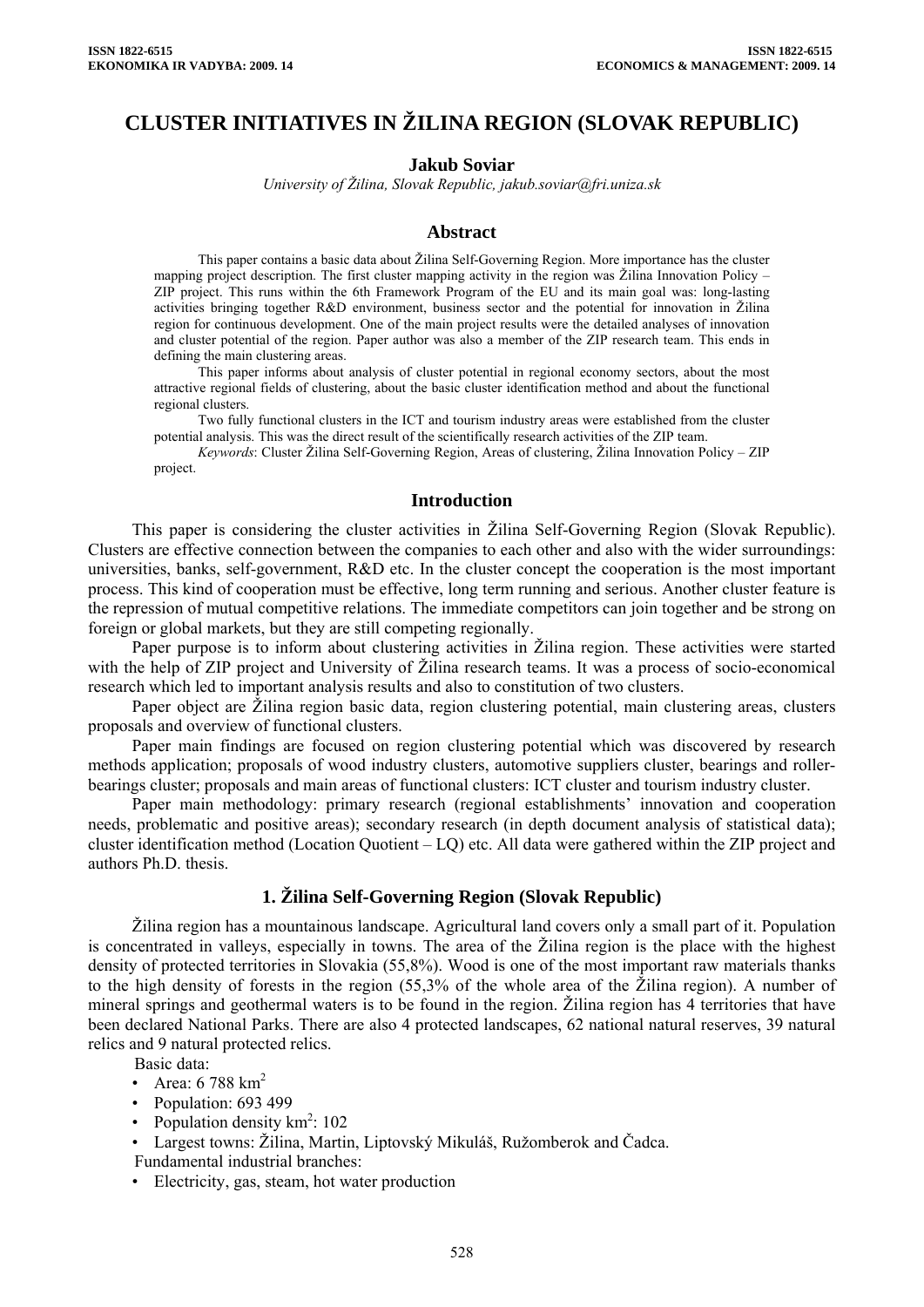- Cellulose, paper and paper products production
- Machine and mechanism production
- Electrical and optic equipment production
- Alimentary production
- Metal production
- Main Industrial Parks and direct foreign investments
- Neusiedler SCP a.s. leading manufacturer of wood-free graphic and office papers and boards in Slovakia and one of the leading manufacturers in Europe,
- KIA Motors Corporation investment the volume of 1,3 mld  $\epsilon$  (automotive),
- INA (machinery),
- Volkswagen (automotive),
- Tento (chemical, wood processing and paper industry).

# **2. Žilina Innovation Policy - ZIP project**

Žilina Innovation Policy was the first step to the region potential in-depth-analysis. It's a multidisciplinary team built with members of University of Žilina and partner organizations. Funding mechanism was provided by the EU and also from Self-Governing Region. It's the Regional Innovation Strategy creation process – these activities start in every Slovak region. Project starts in June 2005 within the 6th Framework Program of the EU. ZIP is focused on long-lasting activities bringing together R&D environment, business sector and the potential for innovation in Žilina region for continuous development.

"Key objective of ZIP is to set up basis for regional institutional structures for innovation support, based on collaborative networks between existing institutions and organizations, and to implement a strategic innovation framework that will enable existing firms to introduce more innovation at all levels and create a positive culture for new entrepreneurs"(http://www.zip.utc.sk/).

Project partner organizations: University of Žilina, Žilina Self-Governing Region, Lower Austria Region, Region Södermanland, Sweden, BIC Group, Bratislava.

Partnership and cooperation bring the ZIP project much further. Partners' skills and experience was significant help for project activities. Žilina Self-Governing Region adopted the project results as a strategy for development in the field of innovations and clustering.

#### **Main regional problematic areas:**

- Lack of access to qualified workforce
- Underdeveloped infrastructure (services, roads, railways etc.)
- Small amount of making use of the EU funds
- Lack of cooperative activities
- **Main regional positive areas**
- High credit of University of Žilina
- Demand for cooperation
- High credit of R&D facilities
- Development in sectors of ICT, automotive industry, finance sector and tourism industry
- Clustering potential

# **3. Clustering in Žilina region**

A business cluster (clusters, industry cluster, competitive cluster, Porterian cluster etc.) is a geographic concentration of interconnected businesses, suppliers and associated institutions in a particular field. Clusters are considered to increase the productivity with which companies can compete nationally and globally.

There is a lot of different cluster **identification methods**. One of the most popular is based on a pattern created by Professor Michael Porter. It's a quite simple, very useful and flexible pattern called Location Quotient – LQ (1).

$$
LQ_i = \frac{e_i/e}{E_i/E} \qquad (1)
$$

 $LO_i$  = location quotient for sector  $\vec{u}$ "

- $e_i$  = regional employment in sector  $n<sup>i</sup>$
- e = general regional employment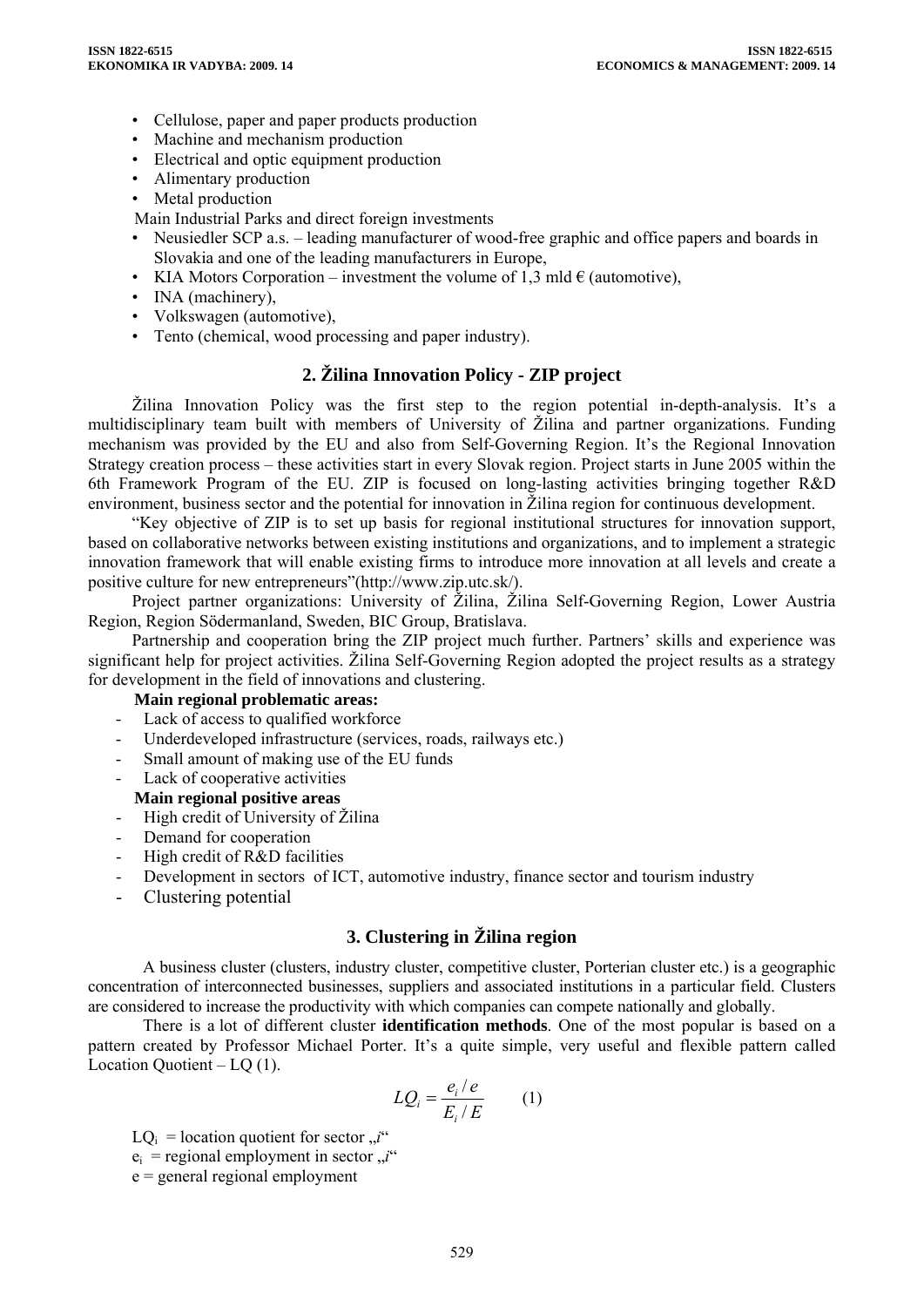$E_i$  = state employment in sector  $\vec{u}$ <sup>"</sup>

 $E =$  general state employment

Values inside and mainly above the area of 0,85 – 1,15 are considered as significant for cluster creation. In this pattern there is possible to change the values for example for profit or high-added value etc.

Quantitative data are quite necessary, but they must be based on the depth-knowledge about selected region. Following list is just a short version of a complex approach – which must be periodical and permanent. It's absolutely necessary to have actual data and expertise them on actual level of knowledge. Regional cluster identification methods consist of:

- In-depth knowledge about selected region
- Empirical research primary
- Secondary research regional and state data
- Identification of regional **supply** and **demand**
- Data analysis and expertise

Following chart (Table 1) represents the use of LQ pattern in Žilina region. The input data are from Slovak statistical office (Slovstat). They rank the single industries to different sectors – Classification of economical sectors. In the chart there are only sectors with the biggest cluster potential.

|                                                 | Number of<br>employees                                       | LQ    |      |
|-------------------------------------------------|--------------------------------------------------------------|-------|------|
| Textile, clothing, leather                      | Textile production                                           | 2710  | 1,50 |
| products, shoes                                 | Clothing production                                          | 2402  | 0,81 |
|                                                 | Leather and shoes production                                 | 2174  | 1,20 |
|                                                 | Total                                                        | 7286  |      |
| Wood, cellulose, paper,                         | Wood processing, wood products                               | 2515  | 2,03 |
| furniture                                       | Cellulose and paper production and products                  | 2696  | 2,79 |
|                                                 | Furniture production                                         | 3400  | 1,85 |
|                                                 | Total                                                        | 8611  |      |
| <b>Machinery and metallic</b>                   | Machine production                                           | 9511  | 1,87 |
| products                                        | Production of metallic constructions and<br>products         | 3658  | 1,00 |
|                                                 | Total                                                        | 13169 |      |
| Radio, television and<br>communication products | Production of radio, television and<br>communication devices | 3708  | 2,81 |
| Motor vehicles, transportation                  | Production of motor vehicles                                 | 1842  | 0,65 |
| devices                                         |                                                              |       |      |
|                                                 | Production of other transportation devices                   | 1231  | 1,26 |
|                                                 | Total                                                        | 3073  |      |

|  |  |  |  | Table 1. Location quotient of economy sectors in Zilina region |  |  |
|--|--|--|--|----------------------------------------------------------------|--|--|
|  |  |  |  |                                                                |  |  |
|  |  |  |  |                                                                |  |  |

Based on the ZIP project results with the use of the LQ was region cluster potential defined. ZIP team activities led to the establishment of two clusters. Following chart (Table 2.) represents the recent region clustering stage. First group represents existing clusters, second group are clusters initiatives in process of building, third group are sectors with uncertain cluster potential – third group facilities are mostly the property of state, self-governing region or municipalities.

| Group    | <b>Cluster status</b>       | <b>Economy sector</b>                                                  |  |  |
|----------|-----------------------------|------------------------------------------------------------------------|--|--|
|          | Existing clusters           | ICT sector                                                             |  |  |
|          |                             | Tourist industry (spas, hiking, winter sports, historical and cultural |  |  |
|          |                             | heritage etc.)                                                         |  |  |
| $\gamma$ | Clustering in process       | Wood industry and furniture production                                 |  |  |
|          |                             | Automotive supplier chains (Production of transportation devices)      |  |  |
|          |                             | Production of bearings and roller-bearings                             |  |  |
|          | Uncertain cluster potential | Education                                                              |  |  |
|          |                             | Health care                                                            |  |  |

**Table 2**. Clustering groups in Žilina region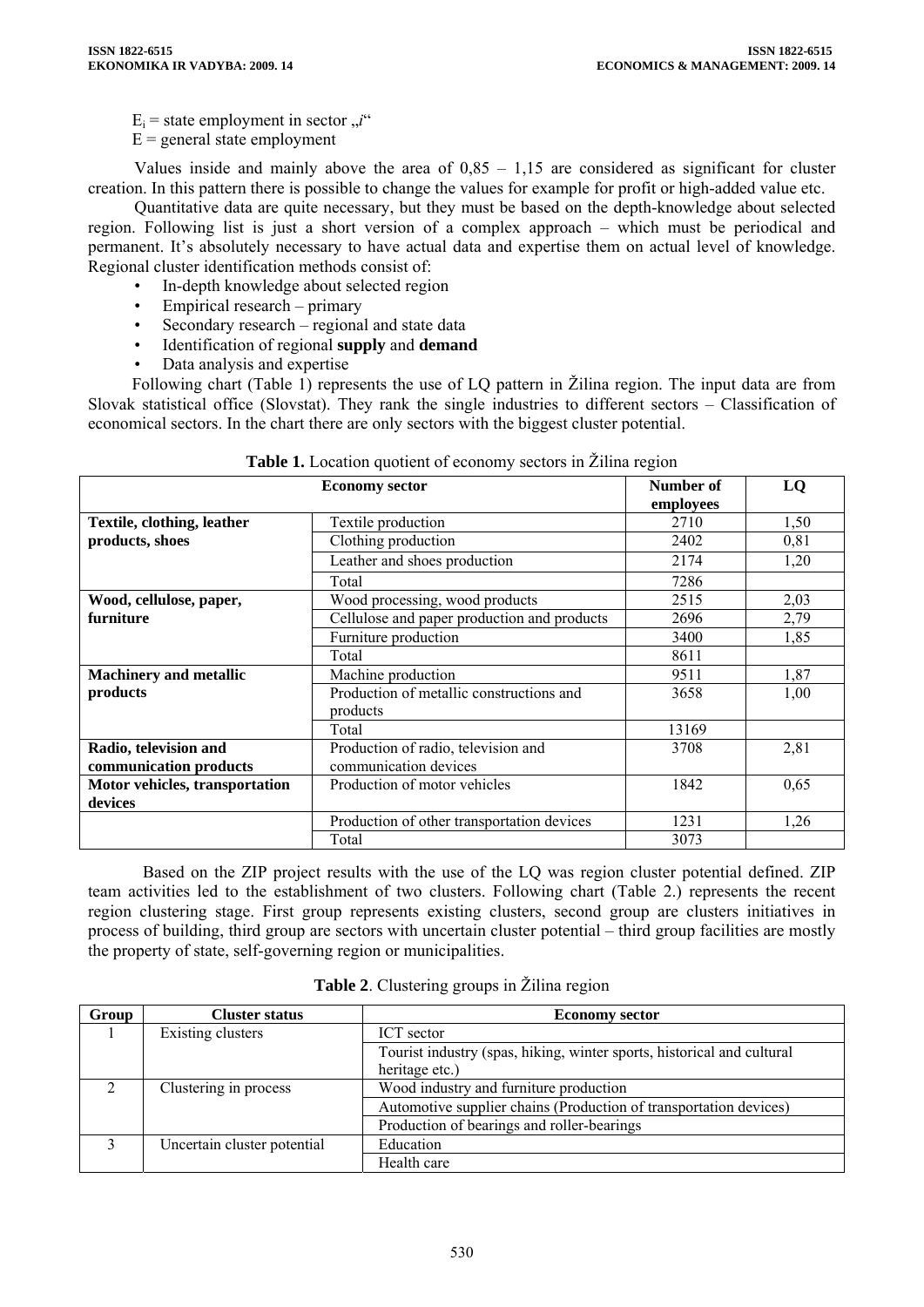### **3.1. Existing clusters in Žilina region**

#### **ICT cluster Z@ict**

This cluster connects regions IT establishments. Their primary goal is oriented on workforce quality. There exists a strong connection between the IT sector and University of Žilina: majority of programmers, employees and experts graduated on the university, or they are in some connection. In regional IT sector there is a constant need for qualified programmers, system builders and IT developers. The close cooperation with corporations and university can satisfy this need.

IT cluster main goal: Focusing on employment quality and employment development in ICT sector.

Cluster main activities:

- Cooperation with the University of Žilina (new courses, cooperation in defining the structure of the field of study)
- Shearing of workforce shearing of employees skills
- Further education of employees and increasing their qualification (courses, study trips etc.)

Cluster members – constituents:

- Žilina self-governing region
- University of Žilina
- The Slovak National Library
- Institute of Next Generation Networks (innovation and cooperation consulting association)
- Scientific-technical park Žilina (S&M's support association)
- Scheidt & Bachmann, Ltd.
- Emtest, Inc.
- GiTy Slovensko, Inc.
- Ipesoft, Ltd.
- $K + K$ . Inc.
- Siemens Program and System Engineering, Ltd.
- Tesla Liptovský Hrádok, Inc.

#### **Tourist industry cluster**

Žilina region offers a lot of possibilities for tourist industry (winter sports, hiking, spas, historical places and entertainment – galleries, festivals, concerts, exhibitions etc.). Following the analysis results there is a potential for more than two clusters here. Clusters can have different orientation: wellness, spas, winter sports, hiking, accommodation etc. Tourist industry existing cluster is built across the most profitable tourist attractions in Liptov: wellness, aquapark and winter sports.

Tourist industry cluster full name is: Cluster Liptov – Association of tourist industry. Cluster founders are the four biggest tourist centers in Liptov: Aquapark Tatralandia, Thermal Park Bešeňová, Jasná Nízke Tatry and Skipark Ružomberok and also the three cities in Liptov: Liptovský Mikuláš, Ružomberok and Liptovský Hrádok.

Cluster main strategic goals:

- Redoubling the region's visit rate for the years 2007 till 2013
- Long-term orientation on higher added value tourist products focused on the upper middle class customer segment.

 Cluster main goals are oriented mainly on customers' satisfaction and marketing activities. They want to have a bigger amount of wealthy customers – who can afford more services with higher added value (in all areas).

Cluster common activities:

- Raising quality of services
- Marketing abroad
- Solving tourist-related problems in Liptov
- Higher added value products
- Unified marketing of Liptov region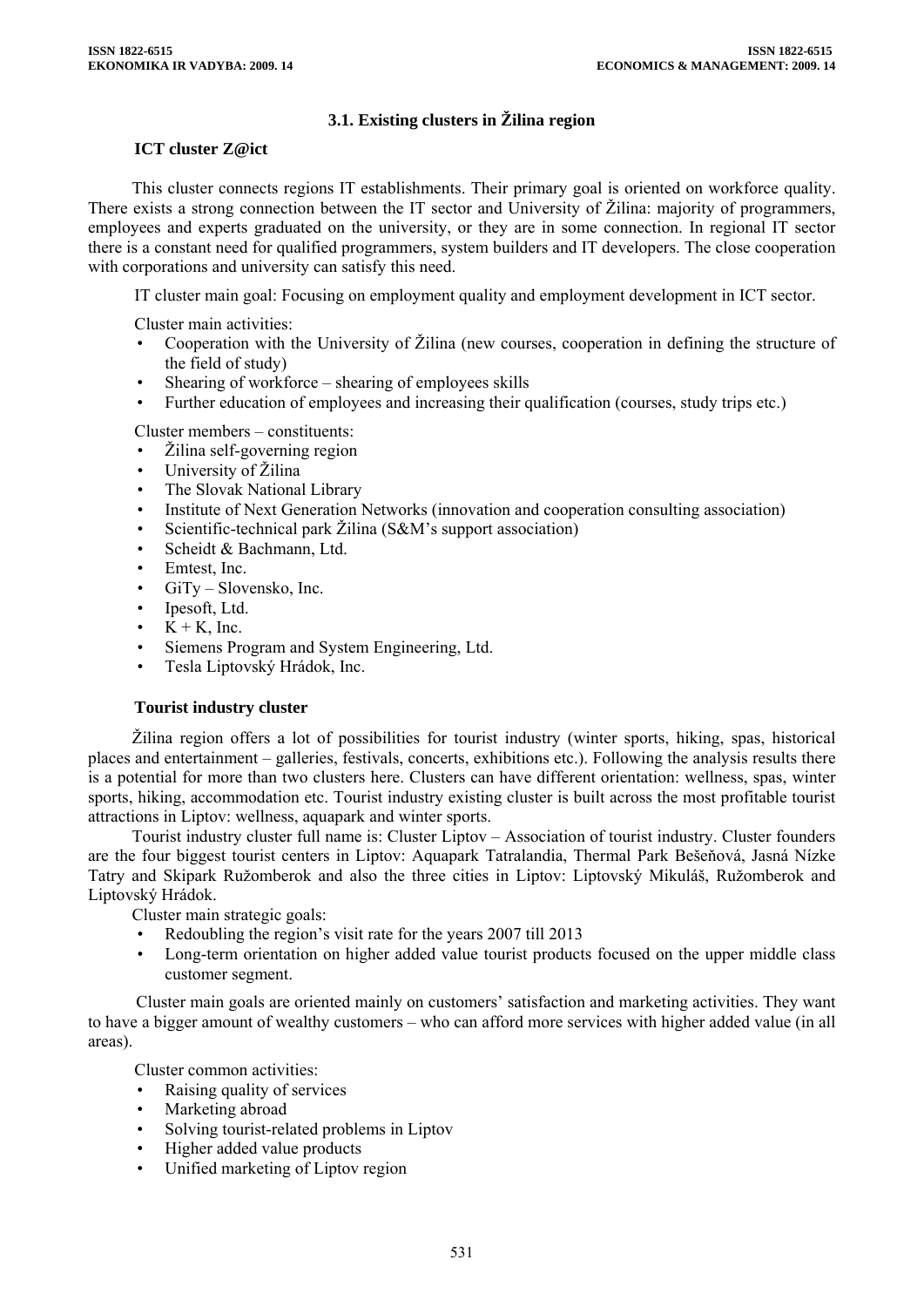- Cooperative management for information centers
- Common quality management
- Education of travel business personnel
- Information about cluster activities and tourism for local inhabitants
- Information portal: information gathering and distribution common cluster information platform
- Regional electronic pass/card (tickets, discounts, benefits, accommodation …)
- Loyalty bonus system
- Regional information call centre

# **3.2. Potential clusters in Žilina region**

#### **Potential for wood industry clusters**

Wood industry is a traditional and natural sector in Žilina region. There exist a large number of enterprises in sector:

- Saw mill enterprises approx. 2 519
- Wood board production approx. 40
- Chemical wood processing approx. 84
- Wood furniture production approx. 234
- Wood carpentry and construction approx. 1 203
- Wood constructions approx. 11
- Other wood processing approx. 595

Following the analysis results in the regional wood industry there is a potential for two sub-clusters:

#### **Cluster of cellulose processing and paper production**

Cluster could be built around the two biggest cellulose processing factories. Their production goes from more than 50% for export.

- Two large multinational companies (TENTO, Inc., Mondi Business Paper SCP, Inc.)
	- High technology standards
	- Connected to the region's wood industry supply chains
- Approx. 83 potential members
- High production output

# **Cluster of wood construction**

Wood construction is an industry with big tradition in the region. They have lot of know-how about projecting, creating and using of wood construction in quite every part of architecture (big sports halls, churches, houses, bridges etc.) either as complements to another materials or as a lead material.

- Main sectors:
	- Construction of wood houses
	- Production of wood architectural elements and constructions
- Support activities:
	- Carpentry
	- Saw mills
- Approx. 3 733 potential members

Clusters main goals:

- Cooperation, support and investments in the areas of new technologies and innovations
- Competitiveness in global market
- Cooperation taking into account large order processing
- Cooperation on common projects
- Better position by requesting Euro funds support
- Better position by purchasing of input raw materials
- Marketing and promotion

#### **Potential for automotive suppliers cluster**

After the investments of KIA in Žilina and Hyunday in Ostrava (Czech Republic) the border area between Czech Republic, Poland and Slovakia become a geographic cluster. In this area there are situated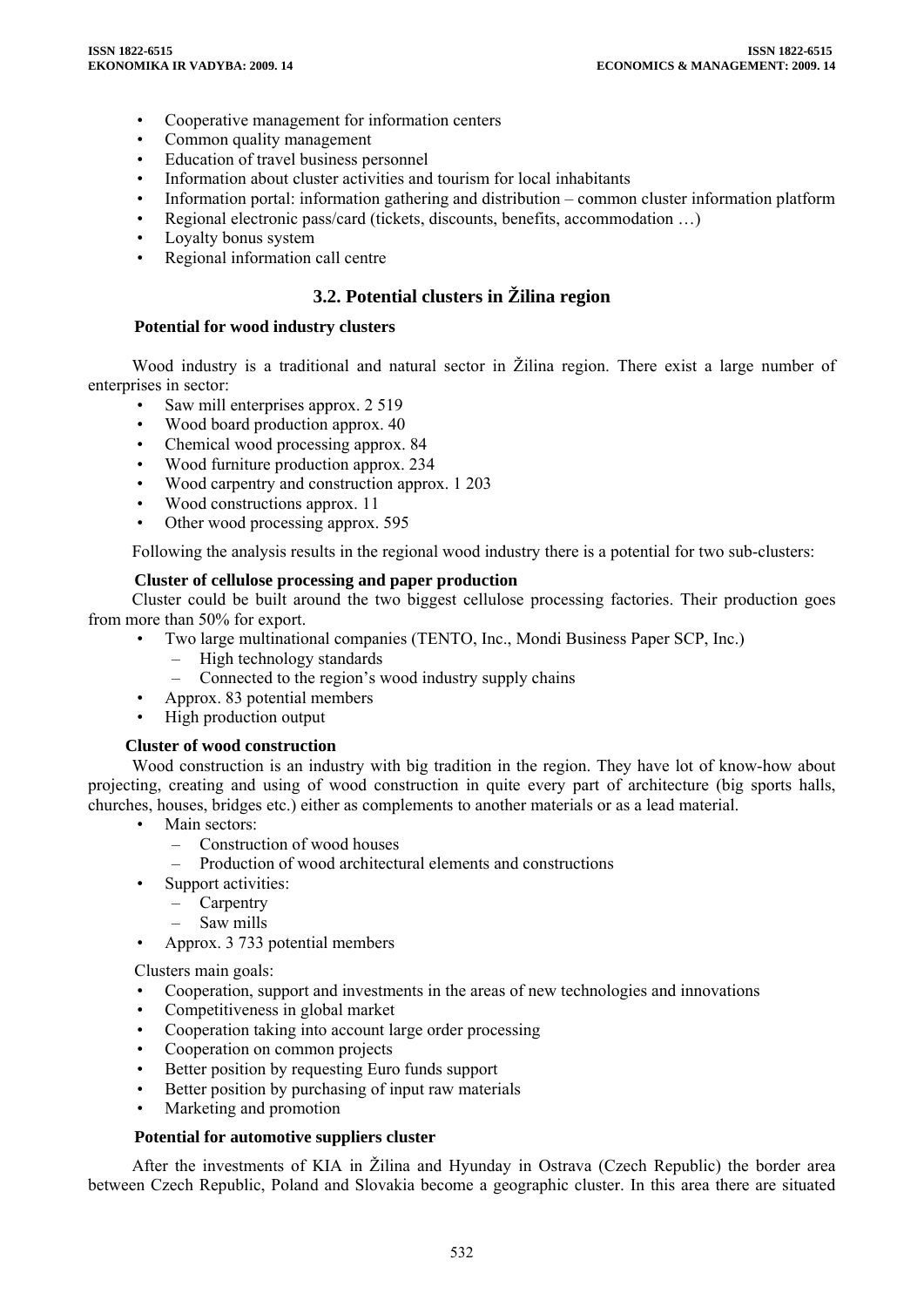many machinery, electronics producers and also producers of single parts for automotive industry. The car producers take a lot of benefits from this localization effect. The suppliers need also a better position and more effective ways to cooperate to each other and also with KIA and Hyundai.

Cluster leaders: KIA Motors Slovakia, Hyundai Mobis with 500 potential suppliers for automotive industry in the Žilina Region.

Cluster main goals:

- School of praxis: joint capital of suppliers and car producers can be used to build a run a school that ensures the qualified workforce.
- Certification centre: quality certification is a need for cooperation with KIA and Hyundai joint capital can be used to build such a centre.
- Centre for optimization of logistic systems: supplying big car facility is a very complex process the logistic optimization can be in this case very helpful.
- High technology centre: cooperation with R&D, universities and automotive suppliers in region.

Cluster support activities:

- Information and communication platform: detailed database of cluster members
- Education of cluster members' employees
- Marketing and PR on cluster activities
- Cooperation with R&D
- R&D in automotive industry
- International cooperation

Potential cluster members:

- Motor vehicle producers
- Suppliers of modules and systems (1. category suppliers)
- Suppliers of parts and components (2. category suppliers)
- Suppliers of single parts (S&M's)
- Technological university (The University of Žilina)
- Secondary schools (high schools) with technical orientation
- R&D: VURAL, Transport Research Institute, Vývoj Martin etc.
- Žilina Self-governing Region
- Associations: ZIP, Slovak Productivity Center, Slovak Chamber of Commerce and Industry, Automotive Industry Association of the Slovak Republic
- Support sectors: logistic, ICT

#### **Potential for bearings and roller-bearings cluster**

Žilina region was in the communist era highly oriented on bearings production. After the fall of the communist regime the technology showed as not competitive enough. The recovery of this sector was built on foreign investments.

Cluster main strategic goals:

- International competitiveness of regional bearing producers
- Innovations technological, operational etc.
- Technological cooperation

Cluster support activities:

- Common marketing activities (presentations, expositions, web presentations, common purchasing etc.)
- Common information and communication platform (internal between members, external between cluster and customers)
- International cooperation
- R&D in the area of bearings (bearing construction technologies, new bearing materials, bearing treatment, projecting of bearing production, intelligent bearings, measurement technology and processes, automatization of bearing production, production innovation etc.)
- Raising of employee qualification

Potential cluster members: